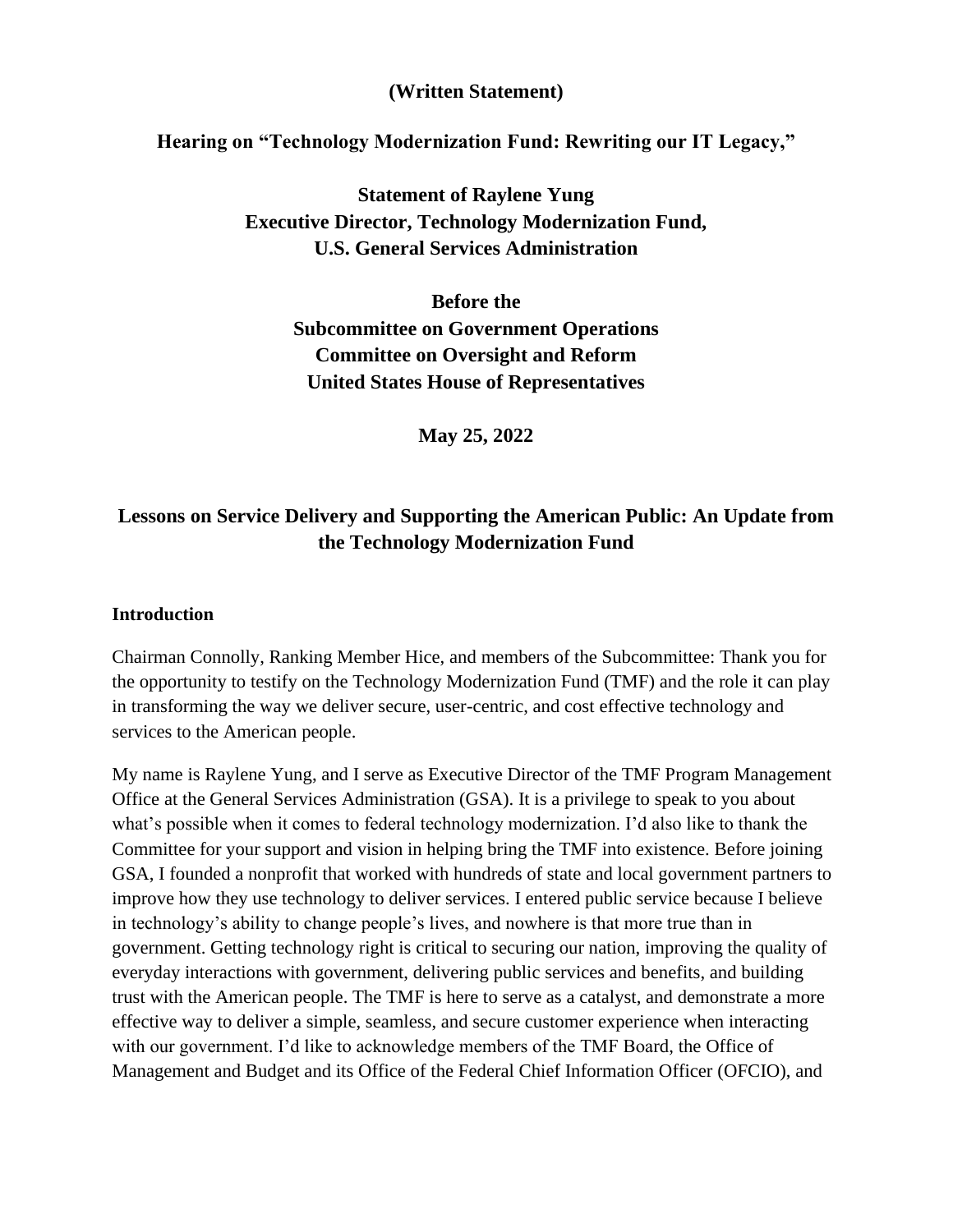the Chief Information Officer (CIO) community across our government for being our partners in this exciting initiative.

## **The Promise of Modernization**

Technology is an integral part of delivering services throughout government today, from helping connect Veterans to their health benefits, to ensuring public school lunches are safe and available, to protecting our nation's data through strong cybersecurity protections.

Prior to public service, I spent over a decade building software services and products that have scaled to serve millions of users and billions of transactions daily. I firmly believe that all the core technology the Federal government needs to deliver on its promises to the public already exists. What we need now is to bring the right combination of technology, talent, and funding together at the right time.

I hope to leave you with three takeaways from my testimony today:

- Effective Federal technology is critical to implementing policy and serving the American public, so it is more important than ever to invest in modernization more nimbly and effectively.
- The TMF is a powerful tool to drive digital transformation by emphasizing an agile, iterative approach to systems development, and pressure testing technology solutions to ensure they are capable of modernizing systems and delivering results.
- The TMF is uniquely positioned to demonstrate what agencies can deliver right now to securely meet customer needs, and will require dedicated funding to support this work to drive the level of impact the American people deserve.

## **How the TMF Drives Effective Federal Technology Modernization**

Modernizing federal technology at scale is an incredibly difficult problem to tackle. Teams are often under-resourced and stretched thin managing outdated legacy systems, leaving little capacity to take on modernization efforts. Without the correct technology development framework and adequate technical support and expertise, agencies may end up embarking on multi-year projects that duplicate efforts by others across the government. In some instances, we have seen projects whose requirements may no longer match user needs by the time the projects are completed.

The TMF was specifically designed to address many of the institutional challenges that have caused many previous modernization efforts to underperform. Today I will share with you some of the successes we've seen since the TMF was established in 2017. With the support of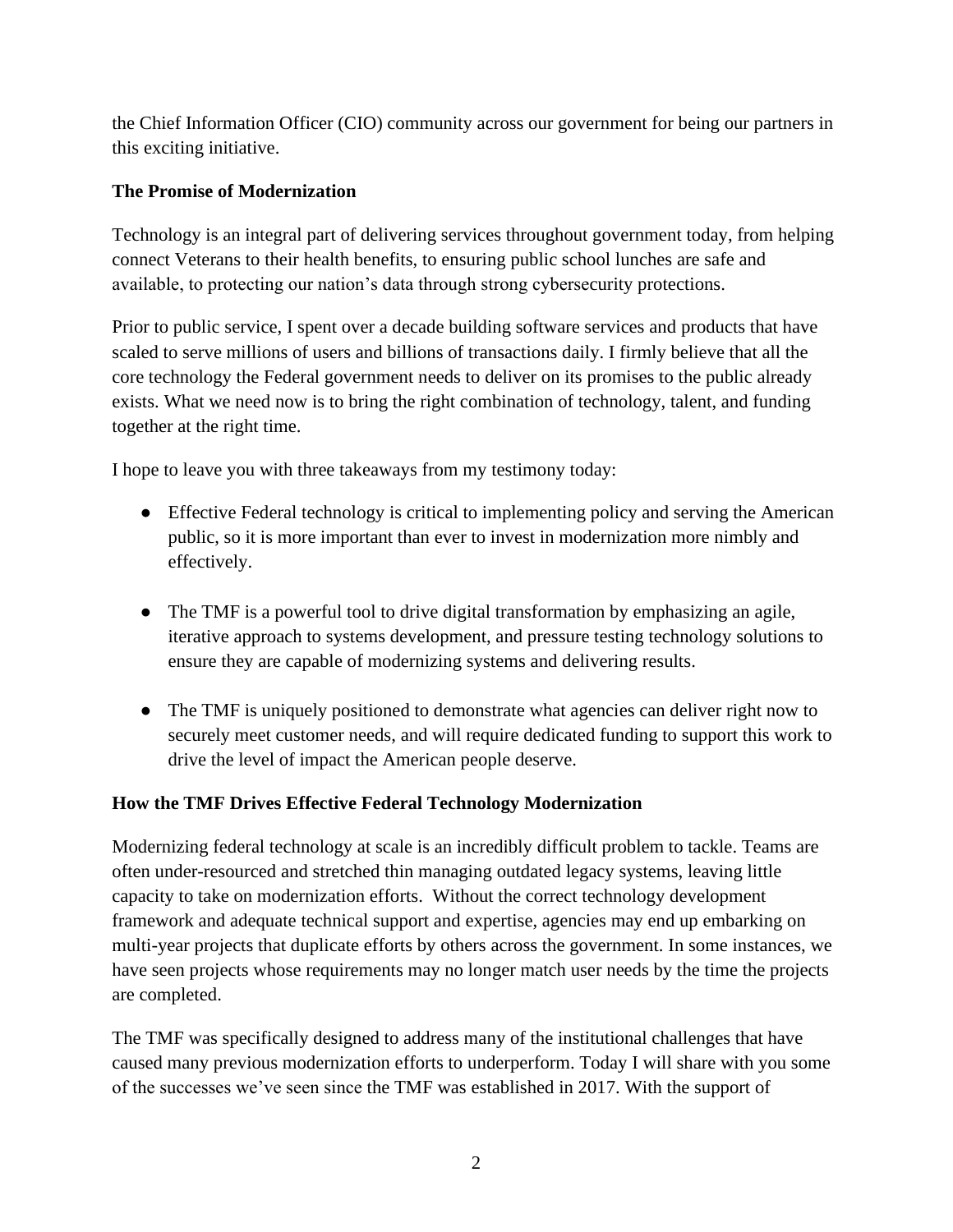Congress, we have been able to address many of these challenges and accelerate the replacement of aging Federal information technology (IT) systems. Together, we have been wisely investing taxpayer dollars to achieve the desired results.

That being said, TMF investments go far beyond funding; and we partner with agencies and take an integrated and hands-on approach to technology modernization following these principles:

- *We act as both a financial and strategic partner:* The Technology Modernization Fund Board, chaired by the Federal CIO and comprised of government IT leaders with proven expertise in technology, cybersecurity, acquisitions, and operations, set the investment strategy. My team, the Program Management Office (PMO), assess proposals and work alongside the TMF Board, members of OMB's OFCIO and Resource Management Offices, and agency project teams to not only check in regularly but provide additional guidance to ensure success. Every active investment is reviewed quarterly by the TMF Board to provide oversight, review progress, and course-correct when necessary.
- *We are responsive to user needs*: We emphasize the user's experience and voice in every project, and help agencies validate that user input is gathered and incorporated throughout project execution and iteration. We aim to help agencies create a continuous and tight feedback loop between funding, project progress, and user needs.
- *We take an agile, incremental investment approach:* Investments are tied to the delivery of specific milestones, enabling teams to follow a more iterative, agile process that enables them to update their initial assumptions and course-correct as needed. This not only ensures results are delivered early and throughout execution, but also improves the overall likelihood of success.
- *We ensure that agencies have a stake in project success:* Agencies are required to repay the fund, and they are asked to commit to supporting long-term maintenance and operating costs for their projects out of their own operating budget, giving them an additional incentive to see the project succeed.
- *We have a broad view of technology needs across government:* Working with the Federal CIO provides a birds' eye view into the work and aspirations of many agencies tackling similar modernization initiatives at the same time, and enables us to align investments to the Administration's IT priorities. We pay attention to the similarities between the proposals we receive, and connect agencies to exchange learnings, share resources, and achieve economies of scale, allowing us to align investments government-wide to address cybersecurity needs and improve customers' experiences.

## **Impact of Early TMF Investments**

Although many of our investments are still actively underway, we've seen that our approach works and enables agencies to get meaningful results. Here are just a few examples of recent TMF investments that are already delivering significant returns: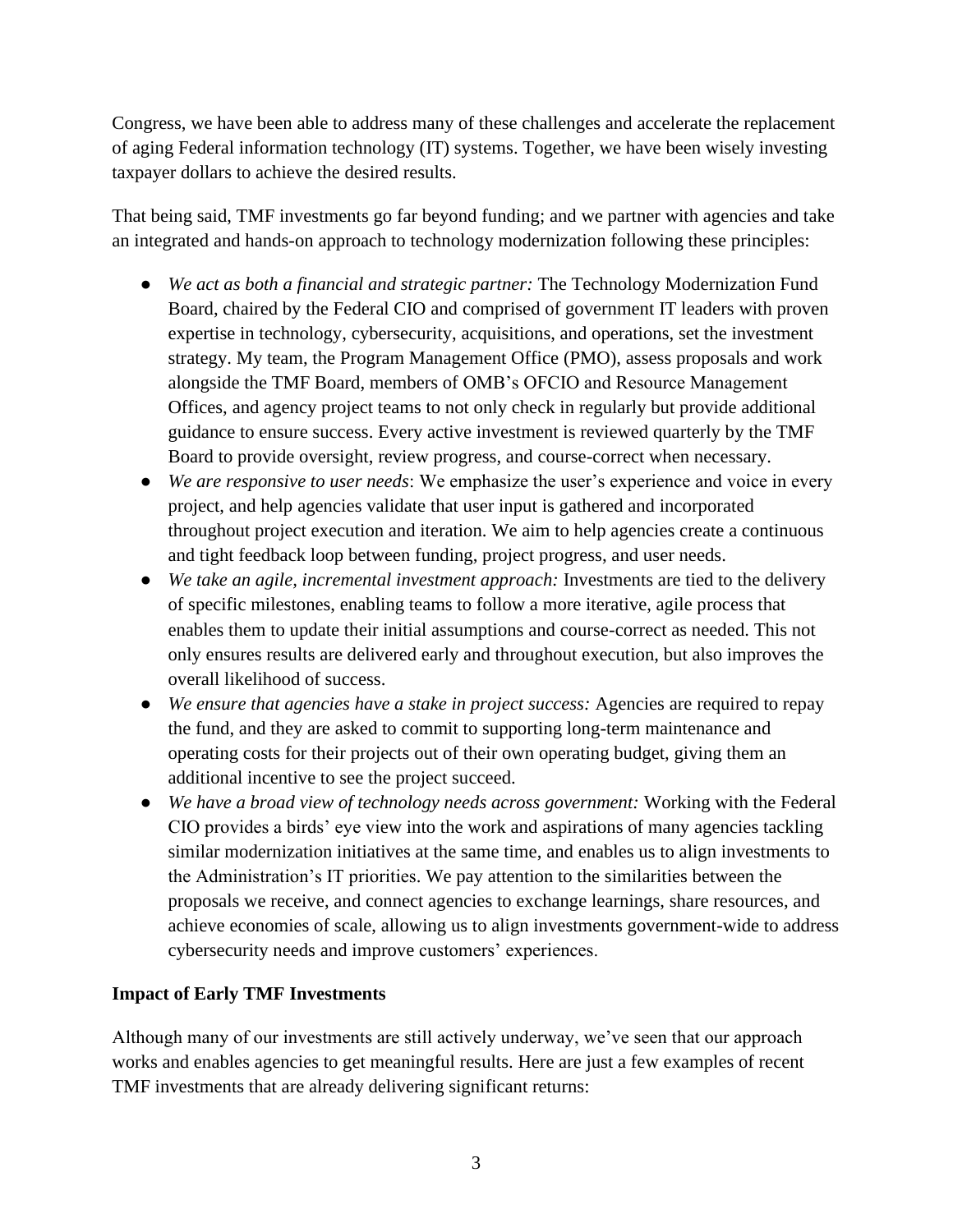- **Improving processing of temporary work visas with U.S. Department of Labor (DOL)**: In 2019, TMF investment helped DOL digitize and expedite the processing of temporary work visa certifications. These certifications help ensure the integrity of the temporary work visa programs by requiring information on both U.S.-based and foreign worker availability, recruitment, and other components to help protect both from adverse impacts. In recent years, the use of temporary worker visas has grown tremendously. Processing improvements eliminated an artificial barrier to the number of certifications that could be issued daily, allowing the Department to issue 176 percent more H-2A certifications and 109 percent more H-2B certifications in a single day. DOL also created the Foreign Labor Application Gateway (FLAG) which allows agricultural businesses and other employers to complete and quickly access the status of their application 24/7. FLAG also allows DOL to share data with the Department of State, Citizen and Immigration Services, and others, helping avoid nearly \$2 million in unnecessary administrative expenses annually.
- **Safer, better, cheaper management of shipping revenue with U.S. Customs and Border Protection (CBP)**: With support from the TMF beginning in 2020, CBP modernized their payment processing system, Automated Commercial Environment (ACE) Collections, by moving it off of their 30+ year old mainframe system and to the cloud – improving overall security while creating a more secure, reliable, and intuitive user experience for CBP, Partner Government Agencies, and the Trade community. As the government's second-largest revenue-collecting agency, CBP processed over \$90 billion in duties, taxes and fees in Fiscal Year (FY) 2021 by using ACE Collections. Support from the TMF helps DHS improve customs enforcement, revenue collections, trade protections, and user experience through improved features and business capabilities, while reducing operations and maintenance costs associated with the existing system.
- **Efficiently inspecting produce with the U.S. Department of Agriculture (USDA) to feed more Americans**: USDA CIO Gary Washington is here with me today, and his team has been a great partner. The Department's Specialty Crops Inspection Division (SCID), inspects billions of pounds of fruits, vegetables, and other products annually to ensure they meet safety and quality standards. It also issues certifications that ensure the produce is of a high enough quality to be used in national feeding programs such as the Free and Reduced Lunch Program and Meals Ready-to-Eat (MREs) for the U.S. military. Previously, SCID inspectors would conduct onsite facility and crop assessments on paper and manually enter data at SCID facilities, which was frustrating and time-consuming. With support from the TMF, USDA began modernizing a new platform in 2020 that allows inspectors to tour facilities with tablets in hand, and input data directly, without having to rely on paper or travel to an office. This new inspection process has helped support an expanding network of production facilities, which increased from 28 in FY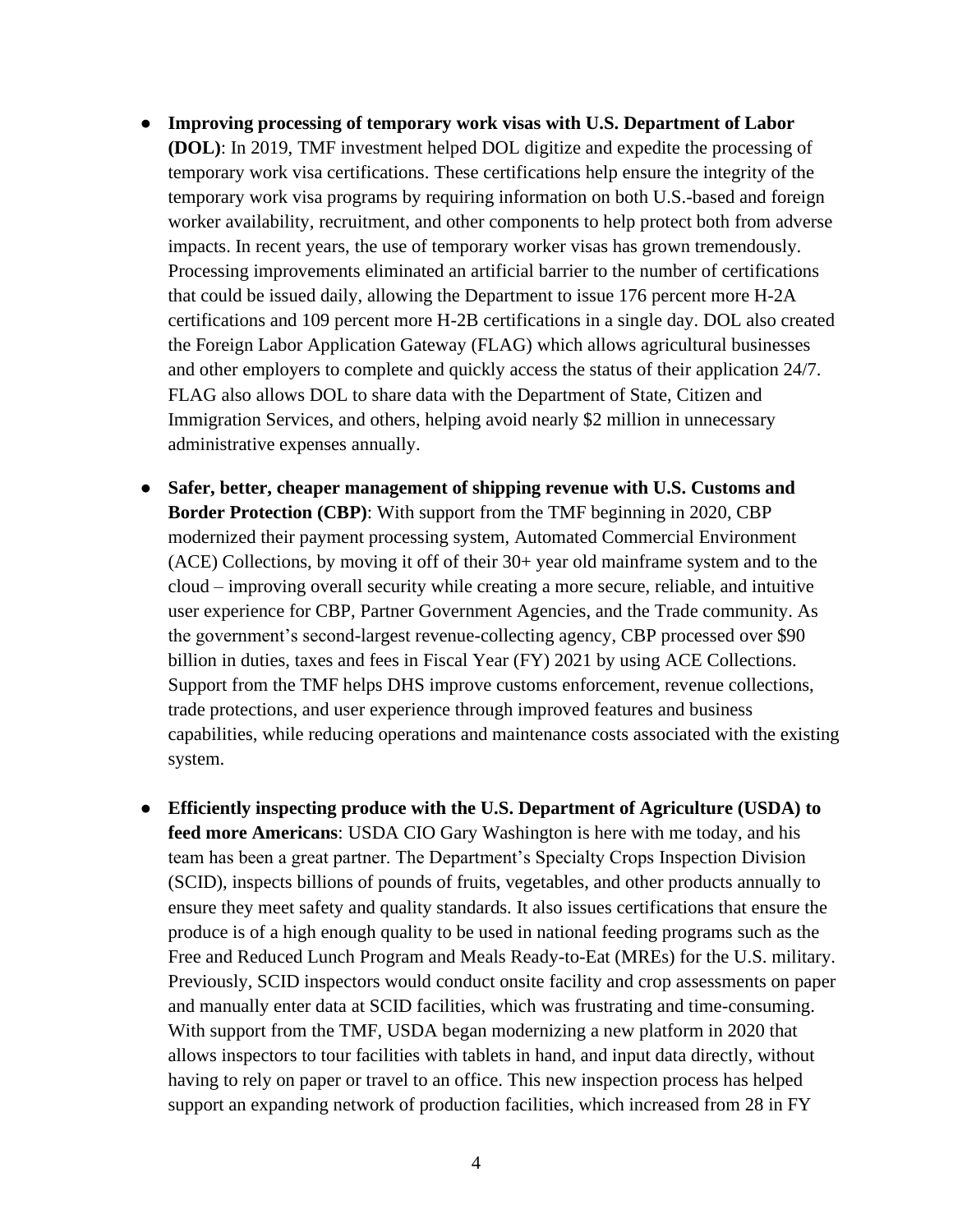2018 to 44 in FY 2021, ensuring faster inspections in more locations. USDA was also able to inspect 4 billion more pounds of produce in just three fiscal years, as well as inspect over 241 million servings of combat rations.

### **The Importance of Technology Modernization in the American Rescue Plan**

The number and scale of the TMF's investments grew dramatically after receiving \$1 billion in funding under the American Rescue Plan (ARP). ARP funding enabled us to improve the technical review process for project proposals and assemble the necessary expertise from across the Federal enterprise specializing in cybersecurity, user design, and research. This rapid scaling has dramatically accelerated our ability to provide agency support for IT modernization.

After the ARP's enactment, the TMF received over 130 proposals from more than 60 agencies (and components) totaling over \$2.5 billion. From ARP funds, the TMF has made 12 new investments totaling nearly \$400M in under a year, compared to the 11 investments totaling \$76 million in the 3.5 years prior to the ARP.

These investments represent the Administration's strong commitment to improving the public's interactions with government and to bolstering the security of those interactions. They directly respond to the need to improve the nation's cybersecurity, as outlined in Executive Order 14028. TMF investments are helping to protect the data of 100 million students and borrowers, 2 million civilian federal employees, millions of Veterans, tens of millions of Selective Service registrants, millions of users of government-wide shared services, and the security of hundreds of facilities.

- Our **Login.gov** investment will transform authentication for the federal government and provide for easy multi-factor authentication across the board. It will also fund the development of an identity proofing solution that ensures equitable access to government services, prevents fraud, and protects individual privacy.
- Our **Veteran Identity Modernization** investment will allow our nation's Veterans to easily and securely access their benefits. It will boost security without compromising usability as Veterans access the VA's services, enabling a pathway for all users seeking those services, whether online or in person.
- Our investments also support small agencies by bolstering cybersecurity and protecting the personal information of tens of millions of **Selective Service** registrants at the Selective Service System and equipping the **US Postal Regulatory Committee** with the resources and technology needed to more effectively provide oversight of USPS operations.
- We are also piloting a cohort-based investment model to address critical cybersecurity needs. Three of our recent investments (at GSA, the Department of Education, and the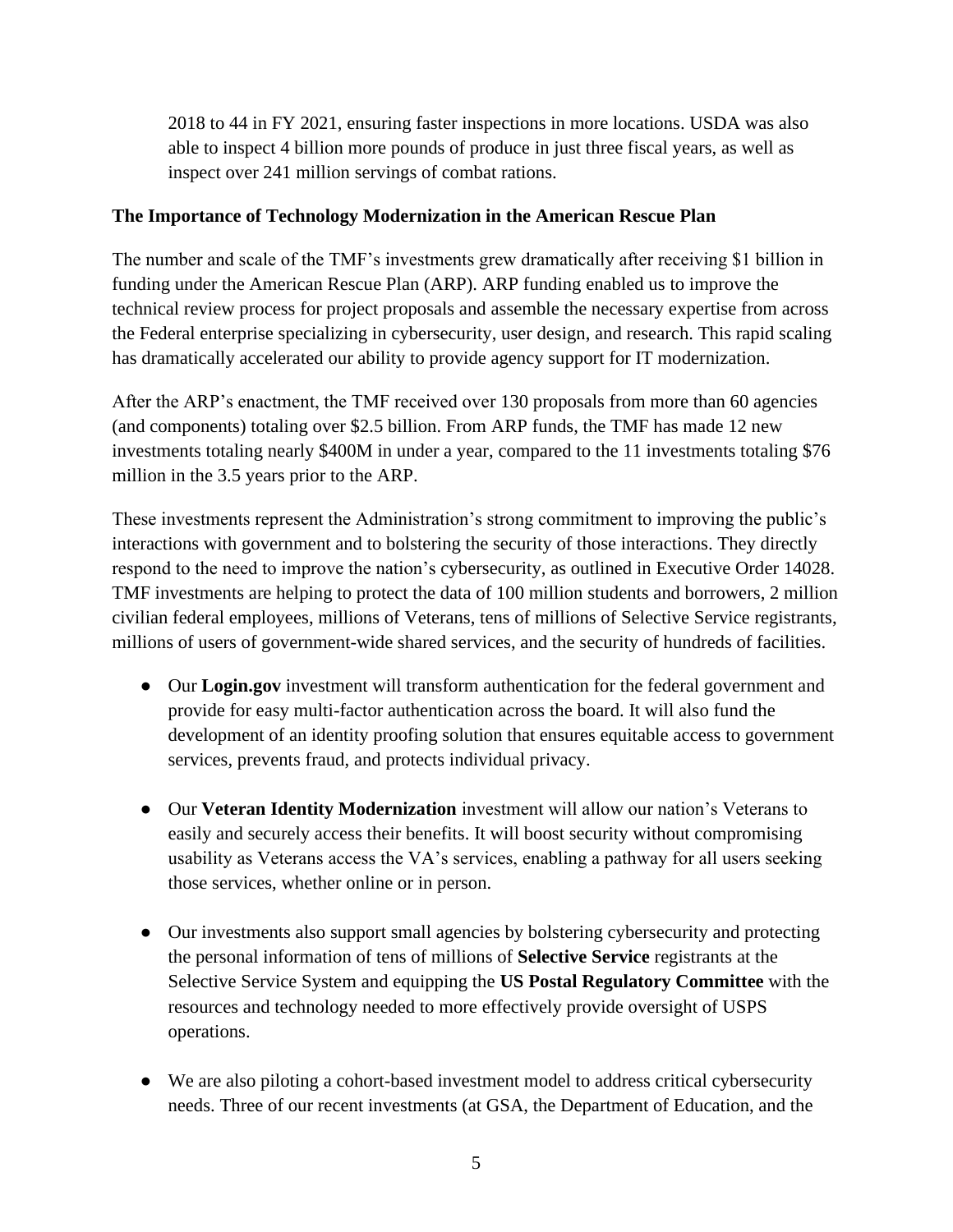Office of Personnel Management) are **Zero Trust projects.** As early adopters in the Federal government's move to this new approach, these agencies are meeting regularly to actively collaborate and learn from what's working. We intend to circulate these lessons to other agencies seeking to implement Zero Trust capabilities to accelerate their projects and save taxpayer dollars.

● One of our newest investments will help the **National Archives and Record Administration** (NARA) bring their paper-based records request process online. Despite NARA's best efforts, lack of automation recently created a backlog of over half a million veteran requests for their military service records, which is an issue well known to this Committee. Among other benefits, this investment will help Veterans and their families electronically request and receive their records and increase the number of records that federal agencies can order electronically, reducing both processing times and the risk of future backlogs.

We're greatly looking forward to sharing the impact of these and additional investments with you in the future.

## **What's Next for the TMF**

The work of the TMF is just beginning. After receiving unprecedented demand, we aim to allocate all of the funds provided for the ARP this year, and we are continuing to improve our approach and push forward on delivering better technology for the American people. We are collaborating closely with stakeholders across government, including the Federal CIO, Federal Chief Information Security Officer, and agency technical leadership, to maximize our impact and ensure that our next investments are strongly aligned with Administration and government-wide technology modernization priorities.

In the coming weeks and months, we will be especially focused on furthering the work outlined in:

- Executive Order 14028, Improving the Nation's Cybersecurity, including Zero Trust initiatives,
- Executive Order 14058, Transforming Federal Customer Experience and Service Delivery to Rebuild Trust in Government, and
- The President's Management Agenda, Priority 2, Delivering Excellent, Equitable, and Secure Federal Services and Customer Experience.

We work closely with the broader cybersecurity community to invest in projects and pilots that help agencies across the federal enterprise adopt a Zero Trust framework. The TMF is also well